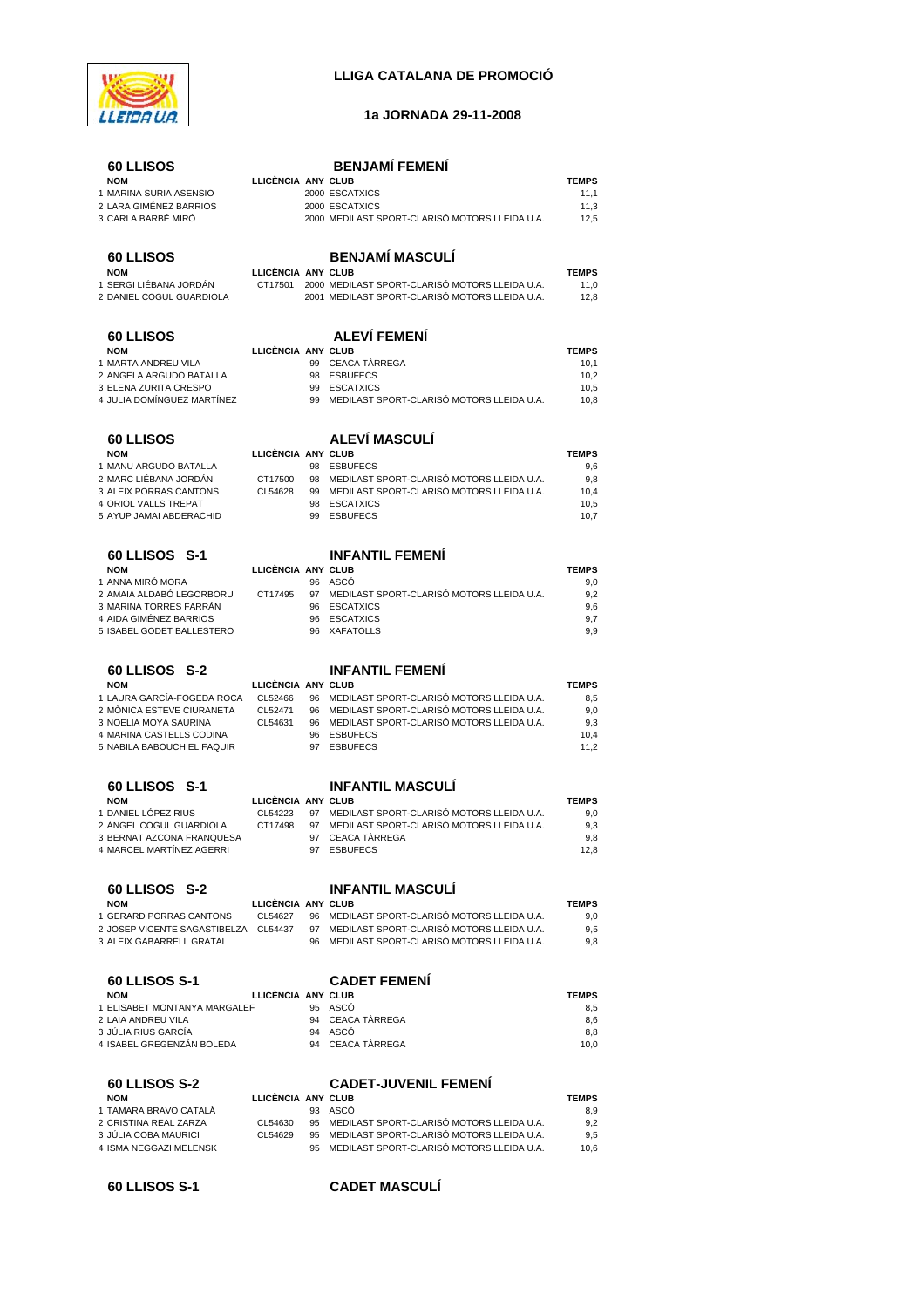| <b>NOM</b>                                             | LLICÊNCIA ANY CLUB |          |                                                                                        | <b>TEMPS</b>           |                      |           |           |           |      |                 |
|--------------------------------------------------------|--------------------|----------|----------------------------------------------------------------------------------------|------------------------|----------------------|-----------|-----------|-----------|------|-----------------|
| 1 RAMÓN GARCÍA SEUMA<br>2 DANIEL CAPELL ROS            |                    | 94       | 95 CEACA TÁRREGA<br><b>ESBUFECS</b>                                                    | 7,9<br>8,1             |                      |           |           |           |      |                 |
| 3 JOSEPH ASEMA OFOSU                                   |                    | 94       | <b>CEACA TÁRREGA</b>                                                                   | 8,4                    |                      |           |           |           |      |                 |
| 4 KILIAN GARCÍA SIERRA                                 |                    | 94       | MEDILAST SPORT-CLARISÓ MOTORS LLEIDA U.A.                                              | 9,1                    |                      |           |           |           |      |                 |
| 60 LLISOS S-2                                          |                    |          | <b>CADET-JUVENIL MASCULI</b>                                                           |                        |                      |           |           |           |      |                 |
| <b>NOM</b>                                             | LLICÈNCIA ANY CLUB |          |                                                                                        | <b>TEMPS</b>           |                      |           |           |           |      |                 |
| 1 JAVIER CASTELO SIMÓN                                 | CL51926            |          | 94 MEDILAST SPORT-CLARISÓ MOTORS LLEIDA U.A.                                           | 8,4                    |                      |           |           |           |      |                 |
| 2 GUILLEM ROGÉS VALLES                                 | CL54435            | 95       | MEDILAST SPORT-CLARISÓ MOTORS LLEIDA U.A.                                              | 8,5                    |                      |           |           |           |      |                 |
| 3 FERRÀN BARBÉ MIRÓ<br>4 JOAN HOMDEDEU CORTÉS          |                    | 93<br>94 | MEDILAST SPORT-CLARISÓ MOTORS LLEIDA U.A.<br>MEDILAST SPORT-CLARISÓ MOTORS LLEIDA U.A. | 8,7<br>9,0             |                      |           |           |           |      |                 |
|                                                        |                    |          |                                                                                        |                        |                      |           |           |           |      |                 |
| <b>300 LLISOS</b>                                      |                    |          | <b>CADET FEMENI</b>                                                                    |                        |                      |           |           |           |      |                 |
| <b>NOM</b>                                             | LLICÊNCIA ANY CLUB |          |                                                                                        | <b>TEMPS</b>           |                      |           |           |           |      |                 |
| 1 LAIA ANDREU VILA                                     |                    |          | 94 CEACA TÀRREGA                                                                       | 48,0                   |                      |           |           |           |      |                 |
| <b>300 LLISOS</b>                                      |                    |          | <b>MASCULÍ</b>                                                                         |                        |                      |           |           |           |      |                 |
| <b>NOM</b>                                             | LLICÊNCIA ANY CLUB |          |                                                                                        | <b>TEMPS</b>           |                      |           |           |           |      |                 |
| 1 JOAN HOMDEDEU CORTÉS                                 |                    | 94       | MEDILAST SPORT-CLARISÓ MOTORS LLEIDA U.A.                                              | 51,3                   |                      |           |           |           |      |                 |
| 2 CARLES HERRERO RENÉ<br>3 DANIEL LÓPEZ RIUS           |                    |          | 94 CEACA TÁRREGA<br>97 MEDILAST SPORT-CLARISÓ MOTORS LLEIDA U.A.                       | 53,0                   |                      |           |           |           |      |                 |
| 4 ÀNGEL COGUL GUARDIOLA                                | CL54223<br>CT17498 |          | 97 MEDILAST SPORT-CLARISÓ MOTORS LLEIDA U.A.                                           | 56,4<br>56,7           |                      |           |           |           |      |                 |
| 5 NIL ESTEVE SERRA                                     |                    | 95       | CEACA TÀRREGA                                                                          | 1,13,2                 |                      |           |           |           |      |                 |
|                                                        |                    |          |                                                                                        |                        |                      |           |           |           |      |                 |
| <b>1000 LLISOS</b>                                     |                    |          | <b>BENJAMÍ FEMENÍ</b>                                                                  |                        |                      |           |           |           |      |                 |
| <b>NOM</b><br>1 MARINA SURIA ASENSIO                   | LLICÊNCIA ANY CLUB |          | 2000 ESCATXICS                                                                         | <b>TEMPS</b><br>4,37,9 |                      |           |           |           |      |                 |
| 2 LARA GIMÉNEZ BARRIOS                                 |                    |          | 2000 ESCATXICS                                                                         | 4,40,0                 |                      |           |           |           |      |                 |
|                                                        |                    |          |                                                                                        |                        |                      |           |           |           |      |                 |
| <b>1000 LLISOS</b>                                     |                    |          | <b>INFANTIL FEMENI</b>                                                                 |                        |                      |           |           |           |      |                 |
| <b>NOM</b>                                             | LLICÊNCIA ANY CLUB |          |                                                                                        | <b>TEMPS</b>           |                      |           |           |           |      |                 |
| 1 AIDA GIMÉNEZ BARRIOS<br>2 AMAIA ALDABÓ LEGORBORU     | CT17495            |          | 96 ESCATXICS<br>97 MEDILAST SPORT-CLARISÓ MOTORS LLEIDA U.A.                           | 3,39,9                 |                      |           |           |           |      |                 |
| 3 MÓNICA ESTEVE CIURANETA                              | CL52471            | 96       | MEDILAST SPORT-CLARISÓ MOTORS LLEIDA U.A.                                              | 3,59,9<br>4,01,5       |                      |           |           |           |      |                 |
| 4 ISABEL GODET BALLESTERO                              |                    |          | 96 XAFATOLLS                                                                           | 4,08,0                 |                      |           |           |           |      |                 |
| 5 MARINA TORRES FARRAN                                 |                    | 96       | <b>ESCATXICS</b>                                                                       | 4,09,9                 |                      |           |           |           |      |                 |
| 6 MARINA CASTELLS CODINA<br>7 NABILA BABOUCH EL FAQUIR |                    | 96       | <b>ESBUFECS</b><br>97 ESBUFECS                                                         | 4,17,4<br>4,40,6       |                      |           |           |           |      |                 |
|                                                        |                    |          |                                                                                        |                        |                      |           |           |           |      |                 |
| <b>1000 LLISOS</b>                                     |                    |          | <b>INFANTIL MASCULÍ</b>                                                                |                        |                      |           |           |           |      |                 |
| <b>NOM</b>                                             | LLICÈNCIA ANY CLUB |          |                                                                                        | <b>TEMPS</b>           |                      |           |           |           |      |                 |
| 1 BERNAT AZCONA FRANQUESA<br>2 ANGEL COGUL GUARDIOLA   |                    |          | 97 CEACA TÁRREGA<br>97 MEDILAST SPORT-CLARISÓ MOTORS LLEIDA U.A.                       | 3,41,2                 |                      |           |           |           |      |                 |
| 3 JOSEP VICENTE SAGASTIBELZA                           | CT17498<br>CL54437 | 97       | MEDILAST SPORT-CLARISÓ MOTORS LLEIDA U.A.                                              | 4,04,6<br>4,17,2       |                      |           |           |           |      |                 |
|                                                        |                    |          |                                                                                        |                        |                      |           |           |           |      |                 |
| 1000 LLISOS                                            |                    |          | CADET-JUVENIL MASCULI                                                                  |                        |                      |           |           |           |      |                 |
| <b>NOM</b>                                             | LLICÊNCIA ANY CLUB |          |                                                                                        | <b>TEMPS</b>           |                      |           |           |           |      |                 |
| 1 DANIEL CAPELL ROS<br>2 JOAN HOMDEDEU CORTÉS          |                    |          | 94 ESBUFECS<br>94 MEDILAST SPORT-CLARISÓ MOTORS LLEIDA U.A.                            | 3, 19, 2<br>3,33,9     |                      |           |           |           |      |                 |
| 3 FERRÁN BARBÉ MIRÓ                                    |                    | 93       | MEDILAST SPORT-CLARISO MOTORS LLEIDA U.A.                                              | 3,35,8                 |                      |           |           |           |      |                 |
| 4 JAVIER CASTELO SIMÓN                                 | CL51926            | 94       | MEDILAST SPORT-CLARISÓ MOTORS LLEIDA U.A.                                              | 3,38,8                 |                      |           |           |           |      |                 |
| 5 GUILLEM ROGÉS VALLES                                 | CL54435            | 95       | MEDILAST SPORT-CLARISÓ MOTORS LLEIDA U.A.                                              | 4,00,1                 |                      |           |           |           |      |                 |
| <b>2000 LLISOS</b>                                     |                    |          | <b>ALEVÍ FEMENÍ</b>                                                                    |                        |                      |           |           |           |      |                 |
| <b>NOM</b>                                             | LLICÊNCIA ANY CLUB |          |                                                                                        | <b>TEMPS</b>           |                      |           |           |           |      |                 |
| 1 JULIA DOMÍNGUEZ MARTÍNEZ                             |                    | 99       | MEDILAST SPORT-CLARISÓ MOTORS LLEIDA U.A.                                              | 9,04,1                 |                      |           |           |           |      |                 |
| 2 ELENA ZURITA CRESPO                                  |                    |          | 99 ESCATXICS                                                                           | 9,15,3                 |                      |           |           |           |      |                 |
|                                                        |                    |          | <b>ALEVÍ FEMENÍ</b>                                                                    |                        |                      |           |           |           |      |                 |
| 2000 LLISOS                                            | LLICÈNCIA ANY CLUB |          |                                                                                        | <b>TEMPS</b>           |                      |           |           |           |      |                 |
| <b>NOM</b><br>1 MANU ARGUDO BATALLA                    |                    | 98       | <b>ESBUFECS</b>                                                                        | 8,26,7                 |                      |           |           |           |      |                 |
| 2 AYUP JAMAI ABDERACHID                                |                    | 99       | <b>ESBUFECS</b>                                                                        | 8,30,7                 |                      |           |           |           |      |                 |
| 3 ORIOL VALLS TREPAT                                   |                    | 98       | <b>ESCATXICS</b>                                                                       | 8,34,9                 |                      |           |           |           |      |                 |
|                                                        |                    |          | <b>BENJAMÍ FEMENÍÍ</b>                                                                 |                        |                      |           |           |           |      |                 |
| <b>LLARGADA</b><br><b>NOM</b>                          |                    |          | <b>ANY CLUB</b>                                                                        | 1,0                    | 2                    | 3         | 4         | 5         | 6    | <b>MARCA</b>    |
| 1 MARINA SURIA ASENSIO                                 |                    |          | 2000 ESCATXICS                                                                         | Х                      | 1,81                 | 1,79      | 2,19      | 2,31      | 2,47 | 2,47            |
| 2 LARA GIMÉNEZ BARRIOS                                 |                    |          | 2000 ESCATXICS                                                                         | 1,79                   | 1,77                 | 1,78      | 1,74      | 2,00      | 2,23 | 2,23            |
|                                                        |                    |          |                                                                                        |                        |                      |           |           |           |      |                 |
| <b>LLARGADA</b>                                        |                    |          | <b>BENJAMÍ MASCULÍ</b>                                                                 |                        |                      |           |           |           |      |                 |
| <b>NOM</b><br>1 SERGI LIÉBANA JORDÁN                   | CT17501            |          | <b>ANY CLUB</b><br>2000 MEDILAST SPORT-CLARISO MOTORS LLEIDA U.A.                      | 1<br>2,54              | $\mathbf{2}$<br>2,63 | 3<br>2,70 | 4<br>2,60 | 5<br>2,11 | 2,38 | 6 MARCA<br>2,70 |
|                                                        |                    |          |                                                                                        |                        |                      |           |           |           |      |                 |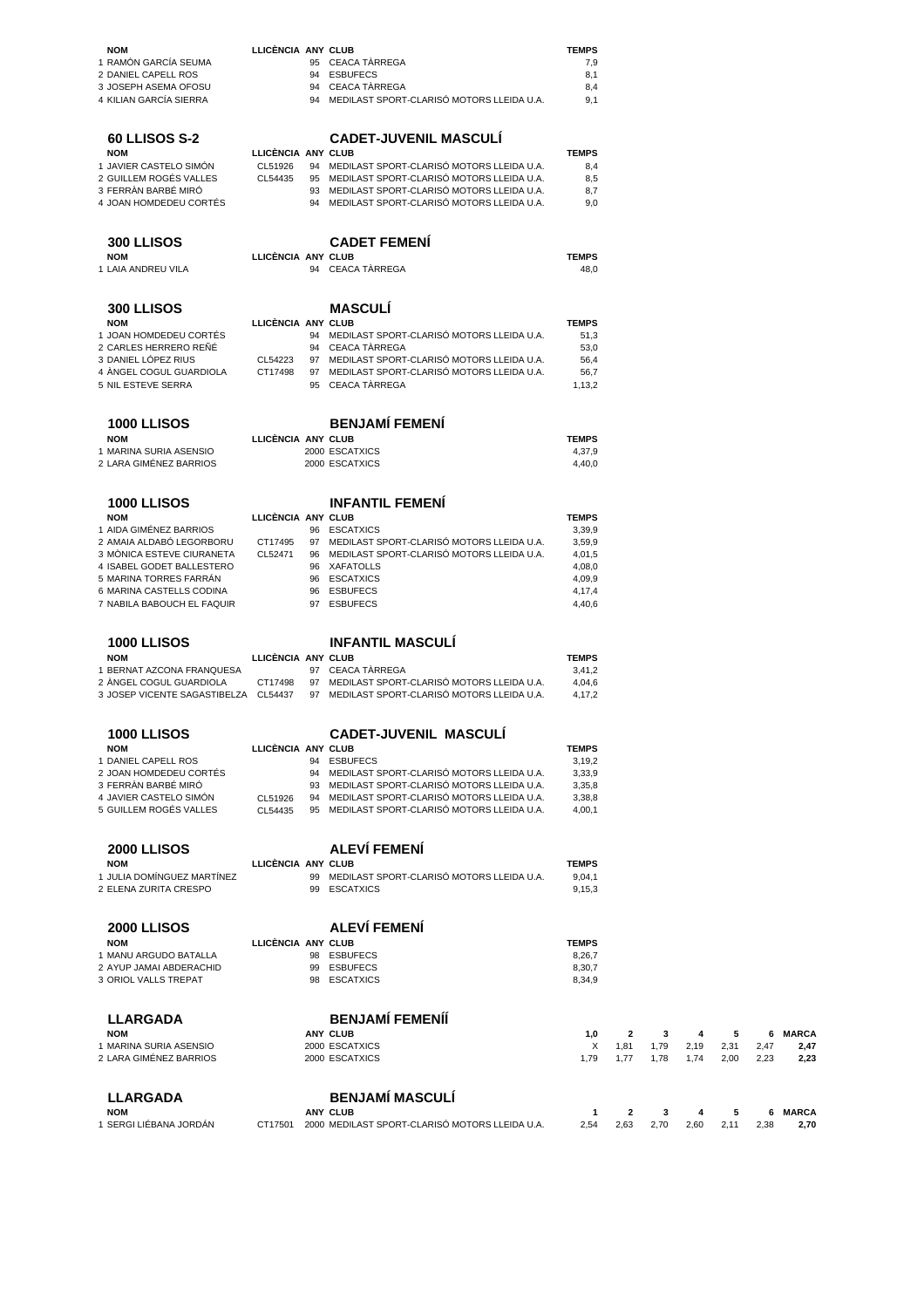| <b>LLARGADA</b>                                                                                            |                    |                      | <b>ALEVÍ FEMENÍ</b>                                                                                                                                    |                              |                              |                              |                              |                              |                              |                              |
|------------------------------------------------------------------------------------------------------------|--------------------|----------------------|--------------------------------------------------------------------------------------------------------------------------------------------------------|------------------------------|------------------------------|------------------------------|------------------------------|------------------------------|------------------------------|------------------------------|
| <b>NOM</b><br>1 MARTA ANDREU VILA<br>2 ELENA ZURITA CRESPO                                                 |                    | 99<br>99             | <b>ANY CLUB</b><br>CEACA TÀRREGA<br><b>ESCATXICS</b>                                                                                                   | 1<br>2,43<br>1,83            | 2<br>2,89<br>1,91            | 3<br>2,79<br>2,48            | 4<br>2,78<br>2,15            | 5<br>2,85<br>2,21            | 6<br>2,87<br>1,90            | <b>MARCA</b><br>2,89<br>2,48 |
| <b>LLARGADA</b><br><b>NOM</b>                                                                              |                    |                      | <b>ALEVÍ FEMENÍ</b><br><b>ANY CLUB</b>                                                                                                                 | 1                            | $\overline{\mathbf{2}}$      | 3                            | 4                            | 5                            | 6                            | <b>MARCA</b>                 |
| 1 MANU ARGUDO BATALLA<br>2 ALEIX PORRAS CANTONS<br>3 AYUP JAMAI ABDERACHID<br>4 ORIOL VALLS TREPAT         | CL54628            | 98<br>99<br>99<br>98 | <b>ESBUFECS</b><br>MEDILAST SPORT-CLARISÓ MOTORS LLEIDA U.A.<br><b>ESBUFECS</b><br><b>ESCATXICS</b>                                                    | 3,00<br>2,95<br>2,72<br>2,11 | 3,41<br>3,10<br>2,68<br>2,29 | 3,54<br>3,11<br>2,57<br>2,45 | 3,58<br>3,13<br>2,46<br>2,53 | 3,67<br>3,00<br>2,84<br>2,43 | 3,60<br>2,97<br>2,80<br>2,15 | 3,67<br>3,13<br>2,84<br>2,53 |
| <b>LLARGADA</b><br><b>NOM</b>                                                                              |                    |                      | <b>INFANTIL FEMENI</b><br><b>ANY CLUB</b>                                                                                                              | 1                            | 2                            | 3                            | 4                            | 5                            | 6                            | <b>MARCA</b>                 |
| 1 ANNA MIRÓ MORA<br>2 ISABEL GODET BALLESTERO<br>3 AIDA GIMÉNEZ BARRIOS                                    |                    | 96<br>96<br>96       | ASCÓ<br>XAFATOLLS<br><b>ESCATXICS</b>                                                                                                                  | X<br>3,41<br>3,00            | 3,96<br>3,53<br>3,49         | 4,17<br>3,28<br>3,15         | 4,14<br>3,26                 | Х<br>3,40                    | 4,24<br>3,54                 | 4,24<br>3,54<br>3,49         |
| 4 MÒNICA ESTEVE CIURANETA<br>5 NOELIA MOYA SAURINA<br>6 MARINA TORRES FARRÁN<br>7 NABILA BABOUCH EL FAQUIR | CL52471<br>CL54631 | 96<br>96<br>96<br>97 | MEDILAST SPORT-CLARISÓ MOTORS LLEIDA U.A.<br>MEDILAST SPORT-CLARISÓ MOTORS LLEIDA U.A.<br><b>ESCATXICS</b><br><b>ESBUFECS</b>                          | 3,21<br>2,90<br>2,79<br>1,92 | 3,29<br>3,14<br>2,61<br>1,76 | 3,34<br>3,33<br>2,28<br>1,68 |                              |                              |                              | 3,34<br>3,33<br>2,79<br>1,92 |
| <b>LLARGADA</b><br><b>NOM</b>                                                                              |                    |                      | <b>INFANTIL MASCULÍ</b><br><b>ANY CLUB</b>                                                                                                             | 1                            | 2                            | 3                            | 4                            | 5                            | 6                            | <b>MARCA</b>                 |
| 1 GERARD PORRAS CANTONS<br>2 ANGEL COGUL GUARDIOLA<br>3 ALEIX GABARRELL GRATAL<br>4 MARCEL MARTÍNEZ AGERRI | CL54627<br>CT17498 | 96<br>97<br>96<br>97 | MEDILAST SPORT-CLARISÓ MOTORS LLEIDA U.A.<br>MEDILAST SPORT-CLARISÓ MOTORS LLEIDA U.A.<br>MEDILAST SPORT-CLARISÓ MOTORS LLEIDA U.A.<br><b>ESBUFECS</b> | 3,66<br>3,64<br>3,38<br>1,73 | 4,08<br>3,40<br>Χ<br>2,03    | 3,97<br>3,42<br>3,30<br>1,85 | 3,85<br>3,28                 | 3,56<br>3,32                 | 3,82<br>3,44                 | 4,08<br>3,64<br>3,38<br>2,03 |
| <b>LLARGADA</b><br><b>NOM</b>                                                                              |                    |                      | <b>CADET-JUVENIL FEMENÍ</b><br><b>ANY CLUB</b>                                                                                                         | 1                            | 2                            | 3                            | 4                            | 5                            | 6                            | <b>MARCA</b>                 |
| 1 ELISABET MONTANYA MARGALEF<br>2 TAMARA BRAVO CATALÁ                                                      |                    | 95<br>93             | ASCÓ<br>ASCÓ                                                                                                                                           | X<br>3,95                    | 4,47<br>Χ                    | 4,14<br>4,25                 | 4,41<br>Χ                    | 4,26<br>Х                    | X<br>4,20                    | 4,47<br>4,25                 |
| 3 CRISTINA REAL ZARZA<br>4 JÚLIA COBA MAURICI                                                              | CL54630<br>CL54629 | 95<br>95             | MEDILAST SPORT-CLARISÓ MOTORS LLEIDA U.A.<br>MEDILAST SPORT-CLARISÓ MOTORS LLEIDA U.A.                                                                 | 3,45<br>3,19                 | 3,53<br>3,26                 | 3,51<br>3,35                 | X<br>2,87                    | 4,02<br>3,04                 | 3,69<br>2,95                 | 4,02<br>3,35                 |
| 5 ISABEL GREGENZÁN BOLEDA                                                                                  |                    | 94                   | CEACA TÀRREGA                                                                                                                                          | 3,39                         | 3,23                         | 3,09                         |                              |                              |                              | 3,39                         |
| <b>LLARGADA</b><br><b>NOM</b>                                                                              |                    |                      | <b>CADET MASCULÍ</b><br><b>ANY CLUB</b>                                                                                                                | 1                            | 2                            | 3                            | 4                            | 5                            | 6                            | <b>MARCA</b>                 |
| 1 JOAN HOMDEDEU CORTÉS<br>2 DANIEL CAPELL ROS<br>3 GUILLEM ROGÉS VALLES                                    | CL54435            | 94<br>94<br>95       | MEDILAST SPORT-CLARISÓ MOTORS LLEIDA U.A.<br><b>ESBUFECS</b><br>MEDILAST SPORT-CLARISÓ MOTORS LLEIDA U.A.                                              | 4,15<br>4,01<br>3,77         | 4,09<br>3,91<br>Х            | 3,70<br>3,37<br>3,86         |                              |                              |                              | 4,15<br>4,01<br>3,86         |
| <b>PES</b>                                                                                                 |                    |                      | <b>INFANTIL FEMENÍ</b>                                                                                                                                 |                              |                              |                              |                              |                              |                              |                              |
| <b>NOM</b><br>1 MARINA CASTELLS CODINA                                                                     |                    | 96                   | <b>ANY CLUB</b><br><b>ESBUFECS</b>                                                                                                                     | 1<br>5,83                    | $\mathbf{2}$<br>6,29         | 3<br>6,72                    | 4                            | 5                            | 6                            | <b>MARCA</b><br>6,72         |
| 2 ISABEL GODET BALLESTERO<br>3 MÒNICA ESTEVE CIURANETA                                                     | CL52471            | 96<br>96             | <b>XAFATOLLS</b><br>MEDILAST SPORT-CLARISÓ MOTORS LLEIDA U.A.                                                                                          | X<br>5,22                    | 6,00<br>5,76                 | 6,14<br>4,38                 |                              |                              |                              | 6,14<br>5,76                 |
| 4 NOELIA MOYA SAURINA<br>5 NABILA BABOUCH EL FAQUIR                                                        | CL54631            | 96<br>97             | MEDILAST SPORT-CLARISÓ MOTORS LLEIDA U.A.<br><b>ESBUFECS</b>                                                                                           | 5,51<br>3,35                 | 5,30<br>3,40                 | 5,58<br>3,54                 |                              |                              |                              | 5,58<br>3,54                 |
| <b>PES</b><br><b>NOM</b>                                                                                   |                    |                      | <b>INFANTIL MASCULI</b><br><b>ANY CLUB</b>                                                                                                             | 1                            | 2                            | 3                            | 4                            | 5                            | 6                            | <b>MARCA</b>                 |
| 1 EUDALD BARBÉ MIRÓ<br>2 ANGEL COGUL GUARDIOLA                                                             | CT17498            | 95<br>97             | MEDILAST SPORT-CLARISÓ MOTORS LLEIDA U.A.<br>MEDILAST SPORT-CLARISÓ MOTORS LLEIDA U.A.                                                                 | X<br>5,53                    | 9,39<br>X                    | Χ<br>5,67                    | X                            | 8,61                         | 8,34                         | 9,39<br>5,67                 |
| <b>PES</b><br><b>NOM</b>                                                                                   |                    |                      | <b>CADET FEMENI</b><br><b>ANY CLUB</b>                                                                                                                 | 1                            | 2                            | 3                            | 4                            | 5                            | 6                            | <b>MARCA</b>                 |
| 1 NÚRIA GONZÁLEZ RAMONET<br>2 CRISTINA REAL ZARZA                                                          | CL51992<br>CL54630 | 95<br>95             | MEDILAST SPORT-CLARISÓ MOTORS LLEIDA U.A.<br>MEDILAST SPORT-CLARISÓ MOTORS LLEIDA U.A.                                                                 | 8,96<br>6,03                 | 8,63<br>5,20                 | 8,36<br>6,25                 | 7,94                         | 7,93                         | 6,86                         | 8,96<br>6,25                 |
| <b>PES</b><br><b>NOM</b>                                                                                   |                    |                      | <b>CADET MASCULÍ</b><br><b>ANY CLUB</b>                                                                                                                | 1                            | $\overline{\mathbf{2}}$      | 3                            | 4                            | 5                            | 6                            | <b>MARCA</b>                 |
| 1 KILIAN GARCIA SIERRA<br>2 NIL ESTEVE SERRA                                                               |                    | 94<br>95             | MEDILAST SPORT-CLARISÓ MOTORS LLEIDA U.A.<br>CEACA TÀRREGA                                                                                             | X<br>8,48                    | 9,4<br>8,57                  | 9,12<br>8,00                 | 8,85<br>8,61                 | 8,96<br>8,25                 | 9,48<br>8,87                 | 9,48<br>8,87                 |
| 3 CARLES HERRERO REÑÉ                                                                                      |                    | 94                   | CEACA TÀRREGA                                                                                                                                          | 8,3                          | 8,74                         | Х                            | 8,12                         | 7,81                         | 8,39                         | 8,74                         |
| 4 EDUARD TÚNICA BLANCAS<br>5 DANIEL CAPELL ROS<br>6 TATÁN VIDAL IBÁÑEZ                                     | CL51923<br>CL51934 | 95<br>94<br>95       | MEDILAST SPORT-CLARISÓ MOTORS LLEIDA U.A.<br><b>ESBUFECS</b><br>MEDILAST SPORT-CLARISÓ MOTORS LLEIDA U.A.                                              | 7,46<br>7,6<br>7,39          | 7,20<br>a<br>6,55            | 7,37<br>6,65                 | 7,90<br>6,14                 | 8,33<br>a                    | 8,24                         | 8,33<br>7,61<br>7,39         |
| <b>ALÇADA</b>                                                                                              |                    |                      | <b>BENJAMÍ-ALEVÍ MASCULÍ</b>                                                                                                                           |                              |                              |                              |                              |                              |                              |                              |
| <b>NOM</b><br>1 ALEIX PORRAS CANTONS                                                                       | CL54628            | 99                   | <b>ANY CLUB</b><br>MEDILAST SPORT-CLARISÓ MOTORS LLEIDA U.A.                                                                                           | 0.80<br>$X-0$                | 0.90<br>0                    | 1.00<br>0                    | 1,05<br>$X-X-0$              | 1,10<br>$X-X-0$              | 1,13<br>$X-X-X$              | <b>MARCA</b><br>1,10         |
| 2 MANU ARGUDO BATALLA<br>3 AYUP JAMAI ABDERACHID                                                           |                    | 98<br>99             | <b>ESBUFECS</b><br><b>ESBUFECS</b>                                                                                                                     | 0<br>0                       | 0<br>0                       | 0<br>$X-X-X$                 | $X-0$                        | $X-X-X$                      |                              | 1,05<br>0,90                 |
| 3 SERGI LIÉBANA JORDÁN                                                                                     | CT17501            |                      | 2000 MEDILAST SPORT-CLARISO MOTORS LLEIDA U.A.                                                                                                         | $\mathbf 0$                  | X-X-0                        | X-X-X                        |                              |                              |                              | 0,90                         |